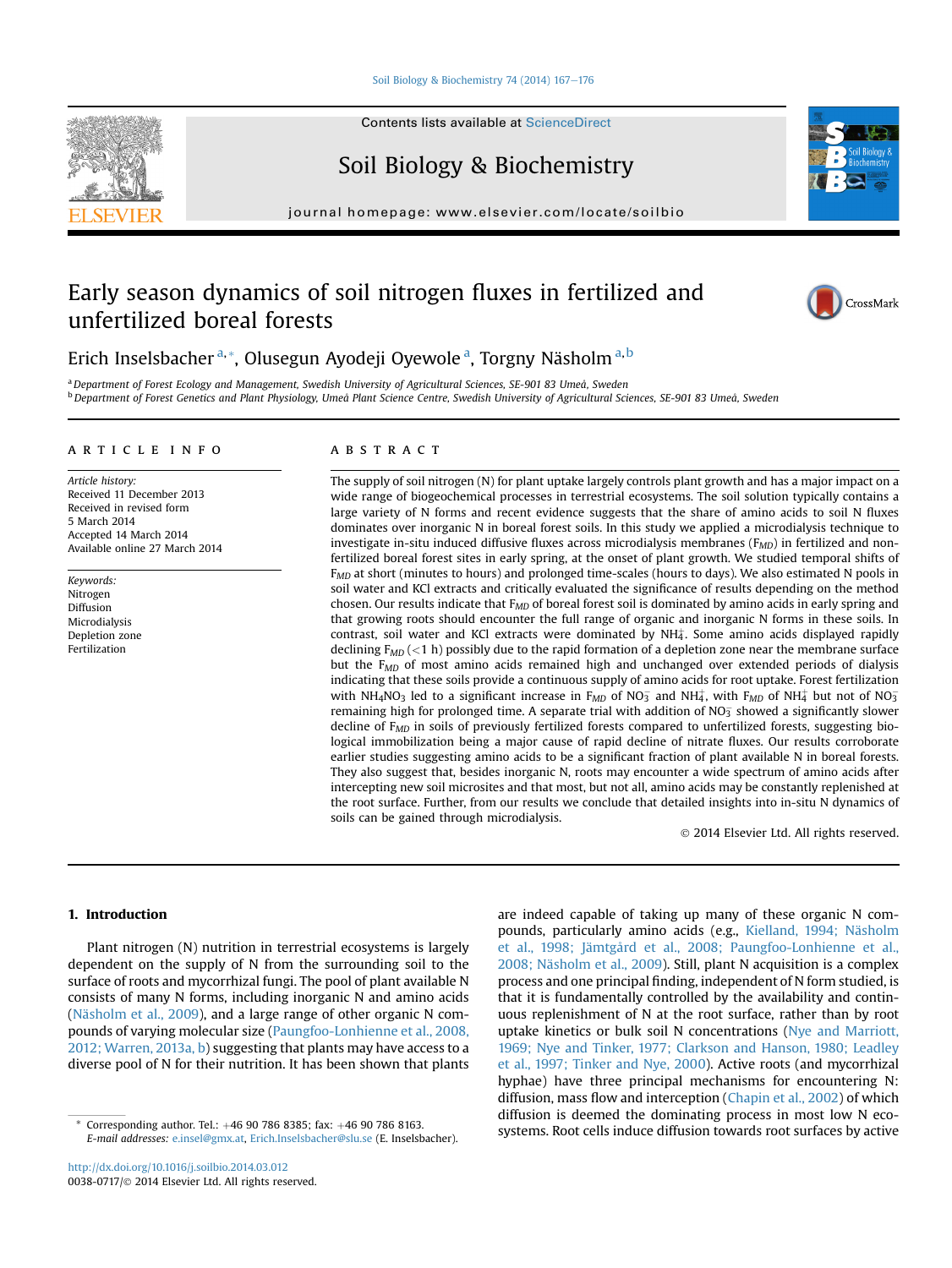uptake at cell membranes. The reliable estimation of N supplied for root uptake by diffusion in undisturbed soils is, therefore, crucial for a better understanding of plant growth and performance. Until recently, however, it was not possible to directly measure diffusion with traditional sampling methods commonly used by soil scientists. Further, many methods such as soil extractions are severely disrupting to the natural soil matrix. Additional soil sample treatments further increase the risk of introducing errors such as continuous N transformations, contaminations or losses ([Jones and](#page-8-0) [Willett, 2006; Rousk and Jones, 2010; Warren and Taranto, 2010;](#page-8-0) [Inselsbacher, 2014](#page-8-0)). To overcome these problems, several alternative sampling techniques such as soil centrifugation and in-situ perfusion or lysimeter sampling have emerged aiming at reflecting nutrient availabilities and dynamics in undisturbed soils ([Giesler and Lundström, 1993; Weihermüller et al., 2007; Chen and](#page-8-0) [Williams, 2013](#page-8-0)). From a plant nutritional perspective, a suitable sampling method allows estimating induced soil N fluxes thereby enabling for estimation of potential rates of root uptake of N from the soil ([Nye, 1979; Shaver and Chapin, 1991; Leadley et al., 1997;](#page-9-0) [Inselsbacher and Näsholm, 2012a\)](#page-9-0). One such technique based on passive microdialysis was recently introduced for environmental research ([Öhlund, 2004; Sulyok et al., 2005; Miro and Hansen,](#page-9-0) [2006; Miro et al., 2010\)](#page-9-0). This non-invasive technique induces a diffusive flux over a semi-permeable membrane driven by the concentration gradient between the perfusate solution on the inside of the membrane and the soil solution on the outside ([Kehr,](#page-8-0) [1993; Torto et al., 2001; Seethapathy et al., 2008\)](#page-8-0). When using high-purity deionized (MilliQ) water as perfusate, all free compounds with a molecular size smaller than the molecular cut-off of the membrane (20 kDa in the present study) will diffuse across the membrane into the constant stream of MilliQ water pumped through the system (for a detailed setup of the microdialysis system see section 2.1. in the Material & Methods; see also [Inselsbacher](#page-8-0) [et al., 2011\)](#page-8-0). A recent study used a solution of low osmotic potential (Dextran 20) instead of MilliQ water as perfusate which induced mass flow of soil water into the perfusate and, therefore, allowed for the simultaneous estimation of N passing the microdialysis membrane via diffusion and via mass flow ([Oyewole et al., 2014\)](#page-9-0). However, until now this technique for directly estimating mass flow has not been tested and evaluated under field conditions and was not included in the present study. The small dimension of the microdialysis probes used in the present study (10 mm length and 0.5 mm outer diameter) allows for virtually non-invasive instalment in soils and for subsequent monitoring the dynamics of induced diffusive fluxes of N from the soil across the membranes. Hence, in the present study we applied the microdialysis technique to investigate temporal shifts in diffusive N fluxes from soils across the microdialysis membranes at a high temporal resolution (20 min intervals).

In a recent comparative study, this microdialysis approach revealed that amino acids dominated the induced diffusive N fluxes of 15 boreal forest soils across the microdialysis membranes while inorganic N accounted for less than 20% of the total induced diffusive N flux ([Inselsbacher and Näsholm, 2012a](#page-8-0)). This was in clear opposition to the results of extracted soil in which NH $_4^+$  was the major N compound ( $\sim$ 80%), a common finding in soil water extracts (e.g., [Likens et al., 1969; Robertsson, 1982; Kronzucker](#page-8-0) [et al., 1997; Rothstein, 2009](#page-8-0)). This difference in results depending on the sampling method chosen was surprising, but also raised a number of questions. First, diffusive fluxes of N across microdialysis membranes installed in boreal forest soils were previously assessed only during the late growing season ([Inselsbacher and Näsholm,](#page-8-0) [2012a](#page-8-0)) but information on N availabilities at the onset of growth in early spring is critical for evaluating the importance of different N forms for plant growth. As boreal forest plants are commonly N- limited, available soil N pools may be significantly depleted in autumn relative to early spring and hence the composition of plant available N may exhibit larger shares of inorganic N during this period. Second, the significant discrepancy between sampling techniques led to the question, if a similar pattern would be observed when soil N pool composition is expected to be different, as e.g. shortly after freeze-thaw cycles or during drying and rewetting cycles in early spring. Third, based on the results from a previous laboratory study, induced diffusive fluxes of individual N forms across the microdialysis membrane surface are decreasing over time due to the formation of a depletion zone, similar to depletion zones forming around active roots ([Tinker and Nye,](#page-9-0) [2000; Leitner et al., 2010; Inselsbacher et al., 2011\)](#page-9-0). Thus, concentrations of available N close to root surfaces may be significantly dissimilar from those of bulk soil. However, this depletion effect was only shown in homogenized soils, but not in undisturbed soils in-situ. Due to the highly dynamic turnover of N in soils (e.g. [Rousk](#page-9-0) [and Jones, 2010](#page-9-0)) and simultaneous uptake and immobilization of N by plants and soil microbes in natural soils, induced diffusive N fluxes across microdialysis membranes are expected to vary significantly, both on a short-term (within minutes to hours) and a long-term (within several hours to days) basis. Furthermore, a recent review argues that damaging of hyphae and fine roots during microdialysis membrane installation could lead to a short-term pulse of low molecular weight organic N compounds such as amino acids [\(Hobbie and Hobbie, 2013\)](#page-8-0). In order to avoid an overestimation of the relative contribution of amino acids due to such methodological artifacts it is therefore necessary to monitor induced diffusive N fluxes across membranes over longer periods of time.

To address these questions, we tested the hypotheses that (1) induced diffusive N fluxes across microdialysis membranes installed into fertilized and non-fertilized boreal forest soils will exhibit significantly higher proportions of inorganic N at the onset of plant growth in spring compared to later times of the year, (2) the relative contribution of amino acids to induced diffusive fluxes of total N (sum of inorganic N and amino acids) across microdialysis membranes will be significantly higher than their contribution to the total N pool estimated by standard soil extractions, and (3) diffusive fluxes of individual N compounds across microdialysis membranes will change significantly, both during short (minutes to hours) and prolonged (hours to days) time periods.

#### 2. Material and methods

### 2.1. The microdialysis system

#### 2.1.1. Setup of the microdialysis system

The microdialysis system was set up as described previously ([Inselsbacher et al., 2011\)](#page-8-0). In detail, two syringe infusion pumps (CMA 400) were equipped with a total of eight gas-tight microsyringes (5 ml, Hamilton, Bonaduz, Switzerland) which provided the perfusate solution. Each syringe was connected to a microdialysis probe (CMA 20) with a polyarylethersulphone membrane (10 mm long, 0.5 mm outer and 0.4 mm inner diameter) with a 20 kDa molecular weight cut-off. There are many different kinds of microdialysis membranes available and we chose the CMA 20 membranes for our study as they have already been thoroughly evaluated for their suitability to sample inorganic N and amino acids [\(Inselsbacher et al., 2011\)](#page-8-0). The relative and absolute recovery (RR and AR, see below) have been shown to be satisfactory also at higher flow rates and the material of the membranes is not interacting with the target N compounds, as no binding of them to the membrane surface was observed ([Inselsbacher et al., 2011\)](#page-8-0). Further, the experimentally estimated diffusive flux of a range of N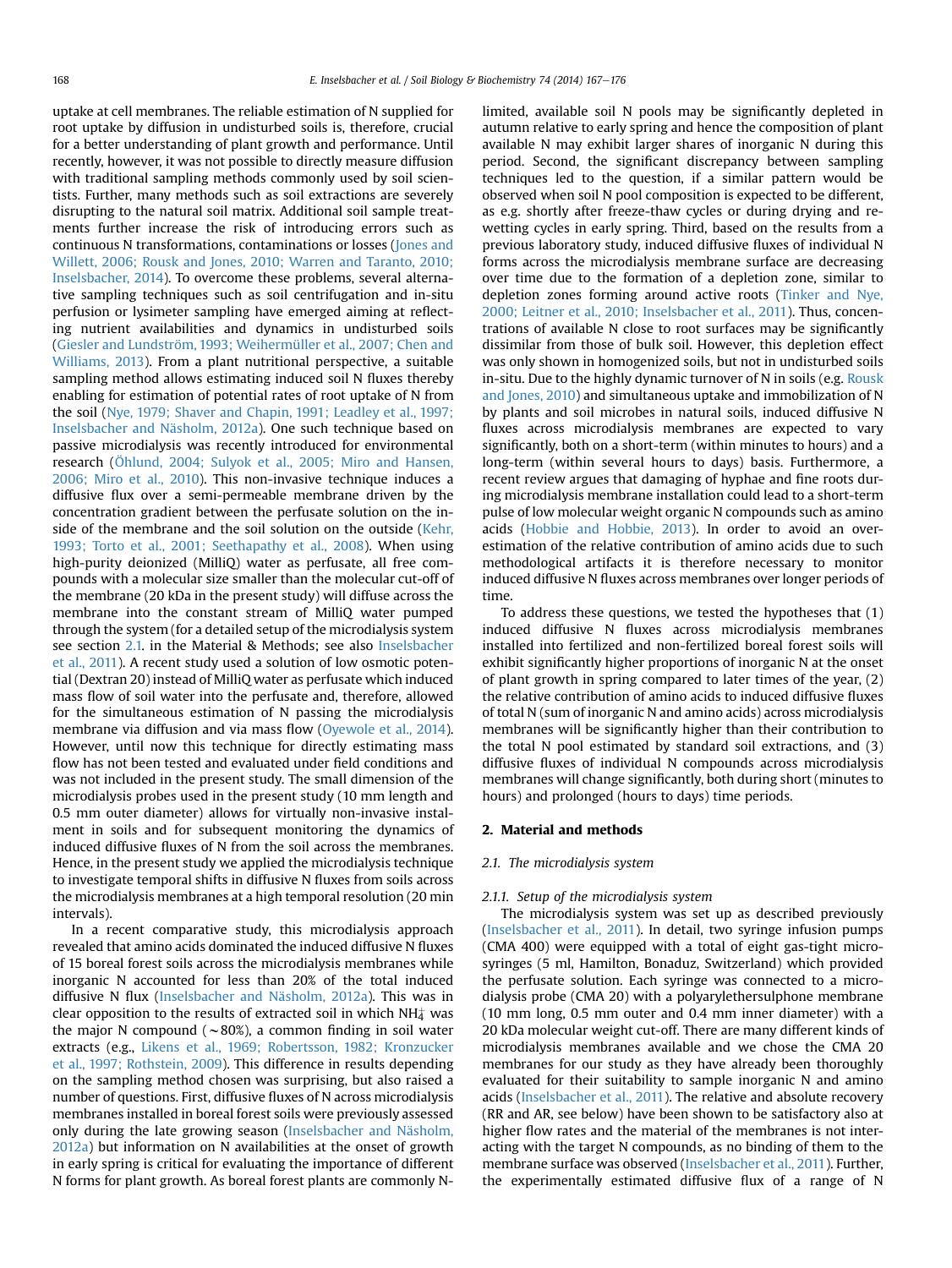compounds across the CMA 20 membrane fitted well with theoretical calculations of their diffusion in water based on the Ein-stein-Stokes equation [\(Inselsbacher and Näsholm, 2012b](#page-8-0)). Last but not least, these membranes have already been used in a series of previous studies on N availabilities in soil allowing a direct comparison of results ([Inselsbacher et al., 2011; Inselsbacher and](#page-8-0) [Näsholm, 2012a, b; Oyewole et al., 2014](#page-8-0)). The probes were perfused with MilliQ water and samples (dialysates) were collected with two refrigerated microfraction collectors (CMA 470) in 300 µl glass vials. The temperature in the microfraction collectors was set to  $6^{\circ}$ C at all times. All equipment is commercially available at CMA Microdialysis AB (Solna, Sweden).

#### 2.1.2. Calibration of the microdialysis membranes

Passive microdialysis is a membrane-based sampling technique where the sole driving force for sampling the target compounds is the concentration gradient across a semi-permeable membrane ([Ungerstedt, 1991; Torto et al., 2001; Seethapathy et al., 2008\)](#page-9-0). This gradient depends on the difference in concentration of the target compounds in the perfusate and the outer medium (soil in the present study). To guarantee the correct performance of each membrane, it is necessary to calibrate them by assessing the relative recovery (RR) of each target compound from an outer medium.

In detail, the calibration of the microdialysis membranes was performed before and after each sampling event in order to guarantee the correct performance throughout the experiments. For calibration microdialysis probes were submerged in a standard solution containing NH $_4^\mathrm{+}$ , NO $_3^\mathrm{-}$  and 18 amino acids (AAS 18 standard solution, plus additional glutamine and asparagine; Sigma Aldrich). The solution was stirred with a magnetic stirrer throughout the calibration period to prevent the formation of a depletion zone around the probe surface ([Inselsbacher et al., 2011\)](#page-8-0). The perfusion flow rate was set at 5.0  $\mu$ l min $^{-1}$  and dialysates were collected continuously at 30 min intervals for 2.5 h. Ammonium, NO $_3^-$  and amino acids in the dialysates were analysed as described below. The RR, given as percentage of standard recovered in the dialysate, was then calculated based on the microdialysis probe calibration ([Bungay et al., 1990; Torto et al., 2001; Nandi and Lunte, 2009](#page-8-0)):

$$
RR(\%) = 100 \, \text{*}C_{\text{dial}} / C_{\text{std}} \tag{1}
$$

Where  $C<sub>dial</sub>$  is the concentration of the measured compound in the dialysate, i.e. that has diffused across the microdialysis membrane and  $C_{std}$  is the concentration of the compound in the standard solution.

The RR of NH $_4^+$ , NO $_3^-$  and individual amino acids depended on the molecular weight of each N compound and ranged from 19 to 37%. These values of RR estimated for the CMA 20 membranes at a perfusion flow rate of 5  $\mu$ l $^{-1}$  min are identical to RR of individual N compounds estimated under the same conditions in previous studies [\(Inselsbacher et al., 2011; Inselsbacher and Näsholm, 2012a,](#page-8-0) [b; Oyewole et al., 2014\)](#page-8-0).

Similarly, we determined the absolute recovery (AR) of each N compound from the soil by estimating the total amount of N in the dialysate. We then calculated diffusive fluxes across the membrane surface during a given sampling time according to [Inselsbacher and](#page-8-0) [Näsholm \(2012a\)](#page-8-0):

$$
F_{MD}\left(nmol\ cm^{-2}h^{-1}\right) = C_{dial}/A_{MD} * t \tag{2}
$$

Where  $F_{MD}$  is the diffusive flux across the probe membrane,  $A_{MD}$  is the membrane surface (15.9 mm<sup>2</sup>) and t is sampling time.

Further, the mass transfer across the microdialysis probe membrane (and consequently rates of RR) is influenced by perfusion flow rate, membrane properties, and the resistances of analyte transport across the membrane, through the perfusate and through the soil ([Stenken et al., 2001; Plock and Kloft, 2005\)](#page-9-0). Accordingly, the simplified calculation of RR given in equation (1) can be defined in more detail as:

$$
RR = 100^{*} \{ 1 - \exp[-1/(Q_{d} * (R_{d} + R_{m} + R_{ext}))] \}
$$
 (3)

Where  $Q_d$  is the perfusion flow rate,  $R_d$ ,  $R_m$  and  $R_{ext}$  are the resistances to the dialysate, membrane and external factors. The term  $(R_d + R_m + R_{ext})$  is also termed the permeability factor [\(Miro et al.,](#page-9-0) [2010; Miro and Frenzel, 2011\)](#page-9-0).

There is a plentitude of studies addressing microdialysis membrane properties, calibration methods and other factors influencing the performance of microdialysis experiments and we would like to refer the readers to these (some examples are [Bungay et al., 1990;](#page-8-0) [Torto et al., 1999; De Lange et al., 2000; Weiss et al., 2000;](#page-8-0) [Stenken et al., 2001; Miro and Frenzel, 2004, 2005; Plock and](#page-8-0) [Kloft, 2005; Nandi and Lunte, 2009; Torto, 2009; 2001, 2002;](#page-8-0) [Miro et al., 2010, Tsai, 2011](#page-8-0)). However, relatively little is known when applying this technique in soil, especially when working in in-situ environments. One apparent difficulty when working in complex matrixes such as soil is that  $R_{ext}$  is expected to be contributing most to the permeability factor but is difficult to calculate ([Hsiao et al., 1990; Lafontan and Arner, 1996; Miro and](#page-8-0) [Frenzel, 2011\)](#page-8-0). While microdialysis membranes can be calibrated by estimating the RR of N compounds from a stirred standard solution, it is not possible to directly relate such results to results from in-situ experiments. The main reason for this is that in soil  $R_{ext}$ , and consequently FMD, is strongly affected by soil factors such as soil tortuosity, volume fraction accessed by the probe, impedance (for charged molecules), buffer capacity and supply and removal rates from competing biological processes ([Plock and Kloft, 2005\)](#page-9-0). Therefore, while it is difficult to get reliable estimates of the in-situ concentration of individual N compounds in the soil surrounding the membrane surface, we submit that removal of solutes by a microdialysis probe exhibit similarities with that of removal (uptake) of solutes by plant roots and as such microdialysis probe recovery of substances from the soil provides information on potential root uptake rates from soil as well as the composition of the N pool that is accessible for uptake.

# 2.1.3. Change in sample volume during storage in the fraction collector

Additionally, we performed a quality control test to ensure the delivery of the correct amount of dialysate by the pump and the stability of the sample volumes in the microfraction collector. In detail, microdialysis probes were submerged in MilliQ water and MilliQ water was also used as perfusate to guarantee equal water potentials on the inside and outside of the membrane. The perfusion flow rate was set at 1.0  $\mu$ l min $^{-1}$  and dialysates were collected for 2 h resulting in a total sample volume of  $120 \mu$ . Samples were weighed on a high-precision scale (AT 460 Delta Range, Mettler Toledo International Inc., Greifensee, Switzerland) immediately after sampling. Samples were then left in the fraction collector with cooling turned on (6  $\degree$ C) or at room temperature (22  $\degree$ C) and weighed again at 2 h intervals for 24 h to estimate losses of sample from the vials by evaporation. We found no significant change in sample volume with active cooling during 24 h ( $P > 0.05$ ) but a constant and significant (P  $<$  0.001) loss of 0.9%  $\rm h^{-1}$  of sample volume when samples were left at  $22 °C$  (data not shown). This shows that for long term sampling events the fraction collector should be cooled at all times and that, optimally, vials should be closed directly after each sampling interval and stored refrigerated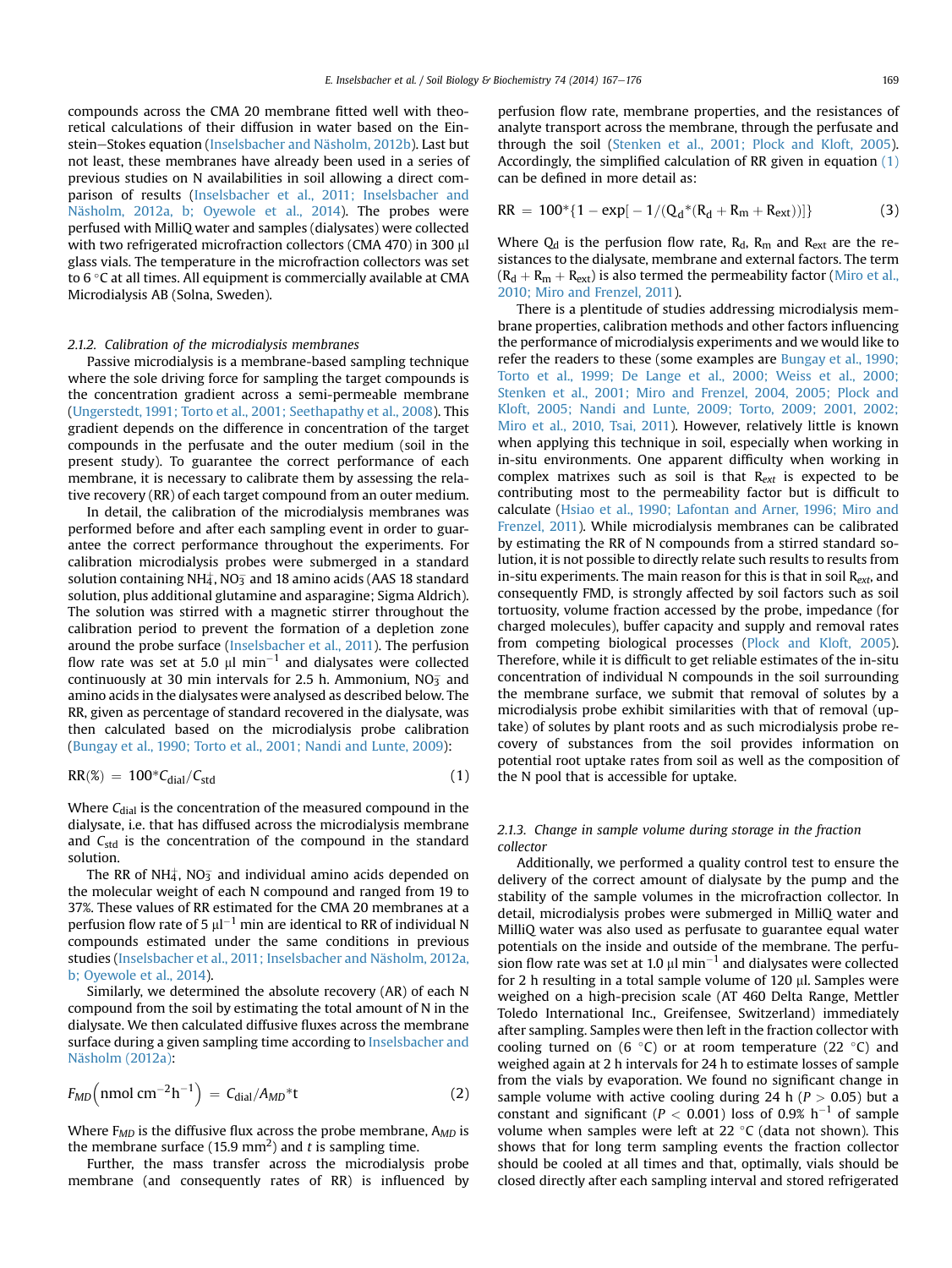or on ice. Hence, all following experiments in this study were performed with cooled  $(6 °C)$  fraction collectors.

## 2.2. Site description, soil properties and experimental setup

The experiments were performed at a Scots pine heath forest site at the Rosinedal Research area (cf. [Oyewole et al., 2014](#page-9-0)) in the vicinity of Umeå, Sweden (64°10′20″ N, 19°44′30″ E). The soil is classified as a sandy glacial till Haplic Podzol [\(FAO, 1998; WRB,](#page-8-0) [2006](#page-8-0)) with 20 g kg $^{-1}$  silt, 980 g kg $^{-1}$  sand and 10 g kg $^{-1}$  gravel. The organic layer is  $5-10$  cm deep, has a pH (H<sub>2</sub>O) of 5.2 and a C to N ratio of 38.7. Average annual precipitation is 587 mm and the annual mean air temperature is  $1.9 \degree C$ . The tree layer is dominated by Pinus sylvestris and the understorey by ericaceous shrubs (Vaccinium myrtillus, Vaccinium vitis-idaea), mosses (Pleurozium schreberi, Dicranum sp.) and lichen (Cladina rangiferina). Total wet and dry N deposition in the study area is approximately  $2 \text{ kg N ha}^{-1} \text{ yr}^{-1}$  ([Gundale et al., 2011](#page-8-0)).

In 2006 a large-scale N addition experiment was established, in which experimental plots (15 ha) received either no fertilizer input or 100 kg N (in the form of NH4NO3) ha $^{-1}\,\rm yr^{-1}$ . In 2012 fertilizer was applied in the beginning of May, two weeks before the experiments were performed.

## 2.3. Microdialysis sampling and soil extraction

A series of microdialysis experiments were conducted in the end of May 2012 to estimate diffusive fluxes of individual N compounds from the soil across microdialysis membranes. Four sub-plots (each 9 m<sup>2</sup>) within each experimental forest (control and fertilized forests) were randomly chosen for the experiments. Within each subplot, 4 microdialysis probes were installed in the organic soil layer. In detail, the understory growth and the moss layer were carefully lifted and a guiding channel was prepared by vertically inserting a steel needle (0.5 mm outer diameter) to a depth of 5 cm. Thereafter, the probes were carefully inserted into the prepared channel using a special designed split tubing introducer to protect the membrane surface (CMA Microdialysis AB, Solna, Sweden). The soil surrounding the probes was then slightly compressed to ensure full contact of the membrane surface with the surrounding soil layer. As active root N uptake of boreal forest plants in this area generally takes place in the organic soil layer (e.g. [Huang and Schoenau,](#page-8-0) [1997](#page-8-0)), special care was taken not to insert the membranes into the sand layer underneath. The probes were then left in the soil throughout the experimental period. Soil samples ( $n = 5$ ) were taken from the organic soil layer close to the probes (within 50 cm) and soil water contents were estimated gravimetrically after ovendrying (105 °C for 48 h). Soil water contents ranged between 47 and 57% at times of sampling, and were high enough to guarantee diffusion of N compounds through soil towards the microdialysis membranes. As soil water content is affecting the impedance factor of soil, and consequently diffusion, this variation in soil water contents might have affected the effective diffusion coefficient of different N compounds in soils [\(Olesen et al., 2001](#page-9-0)). However, compared to other factors such as ion exchange capacity of soils and rapid microbial turnover of N, the effect of the observed variation in soil water content is expected to be relatively small.

In a first step, short-term dynamics of  $F_{MD}$  were estimated. To accomplish this, MilliQ water was used as perfusate, the perfusion flow rate set to 5.0  $\mu$ l min $^{-1}$  and samples were collected continuously at 20 min intervals during a total sampling time of 100 min. Samples were stored at -20 °C until chemical analyses (within 2<br>weeks) as described below In a second step, we monitored daily weeks) as described below. In a second step, we monitored daily shifts of  $\mathtt{F}_{\mathit{MD}}$  of NO $_3^-$  by simulating a small-scale fertilization event and continuously taking samples for 25 days. Two sub-plots within each forest site (control and fertilized forest) were sprinkled with water (10  $1 \text{ m}^{-2}$ ) and two other sub-plots within each site were sprinkled with water (10 l  $\mathrm{m}^{-2}$ ) containing KNO<sub>3</sub> (1 g N l<sup>-1</sup>). Solutions were applied 1 day after the initial microdialysis sampling and samples were taken again after 4 h, 1, 4, 10, 18 and 25 days after sprinkling. Samples were collected for a period of 100 min at each time point and kept on ice and analysed for  $NOS_3$  concentrations within 2 weeks.

Additionally to microdialysis sampling we took soil samples for standard soil extractions. Soil samples ( $n = 5$ ) were collected from the uppermost organic soil layer  $(0-10 \text{ cm})$  from all subplots at the same day as the initial microdialysis sampling and immediately stored at  $4 \degree C$  until further processing. Coarse debris, needles and stones were removed manually and soils were then sieved (<2 mm mesh size) and homogenized. Aliquots of sieved soil (4 g FW) were extracted with 30 ml of either MilliQ water or KCl (2 M), shaken for 90 min and subsequently filtered through ashless filter paper (Whatman filter paper, ashless, Grade 41). Samples were then immediately analysed for NH $_4^\mathrm{+}$ , NO $_3^\mathrm{-}$  and amino acid concentrations as described below.

#### 2.4. Chemical analyses

Amino acids, NH $_4^+$  and NO $_3^-$  in microdialysis samples and soil extracts were analysed as described previously ([Inselsbacher et al.,](#page-8-0)  $2011$ ). Briefly, NH $<sub>4</sub>$  and amino acids were analysed by reversed-</sub> phase liquid chromatography using a Waters (Milford, USA) Ultra High Performance Liquid Chromatography (UPLC) system with a Waters Tunable UV (TUV) detector. Aliquots of samples (20  $\mu$ l) were derivatized with a Waters AccQ-Tag Ultra Derivatization kit for amino acid analysis and individual amino acids were separated on an AccQ-Tag Ultra column. Nor-valine was used as internal standard. Nitrate was analysed by the Vanadium (III) chloride (VCl<sub>3</sub>) and Griess method as described by [Hood-Novotny et al. \(2010\)](#page-8-0) based on the technique described by [Miranda et al. \(2001\)](#page-8-0). MilliQ water and KCl (2M) was analysed for concentrations of NH $_4^{\rm +}$ , NO $_3^{\rm -}$  and amino acids for blank corrections. Standards of each N form were analysed and ranged from 0.1 to 100  $\mu$ mol  $l^{-1}$ .

## 2.5. Calculations and statistical analysis

Statistical analyses were carried out using one-way ANOVA followed by Tukey's honestly significant difference post-hoc test using Statgraphics 5.0 (Statistical Graphics Inc., Rockville, MD, USA). When necessary, data were either square-root of  $log_{10}$ -transformed before analysis to meet the assumptions of ANOVA after testing normality using a Kolmogorov-Smirnov test and homogeneity of variances using Bartlett's test. Differences were considered statistically significant at  $P < 0.05$ .

# 3. Results

#### 3.1. Diffusive fluxes of N across microdialysis membranes

Average  $F<sub>MD</sub>$  of N in undisturbed forest soils assessed by in-situ microdialysis were dominated by amino acids, contributing 82% and 67% of total N (sum of NH $_4^+$ , NO<sub>3</sub> and amino acids) flux in the control and fertilized soils, respectively ([Fig. 1\)](#page-4-0). Ammonium contributed 17% in the control site and was significantly higher (32%) in the fertilized forest site. F<sub>MD</sub> of NO<sub>3</sub> was low in both sites contributing only 1.3% to total N fluxes. With the exception of arginine and methionine, all proteinic amino acids were found in the dialysates. In most cases,  $F_{MD}$  of amino acids were similar in both control and fertilized soils ([Fig. 1](#page-4-0)).  $F_{MD}$  of only 3 out of the 18 amino acids analysed were different in the two sites. In detail,  $F_{MD}$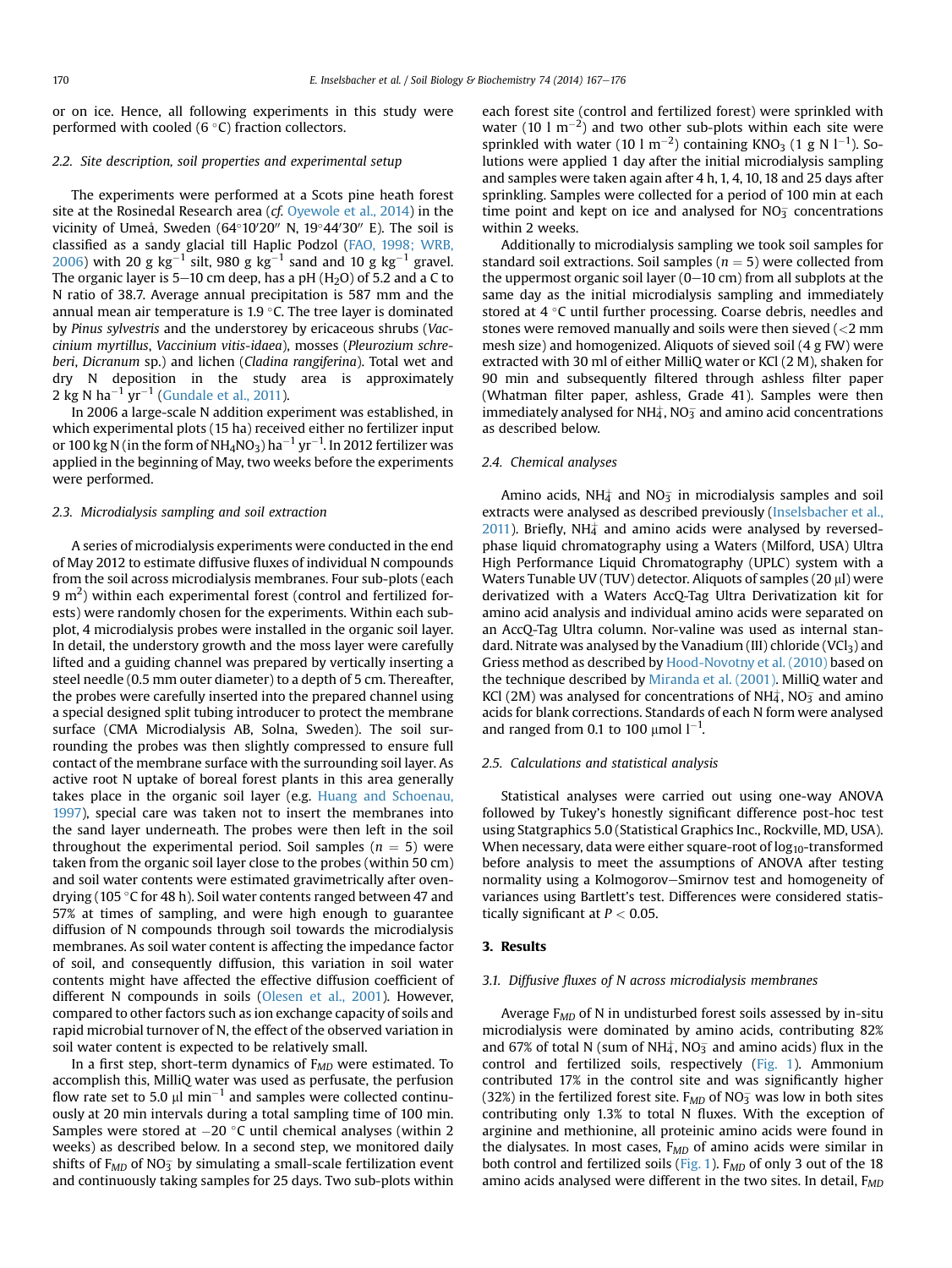<span id="page-4-0"></span>

Fig. 1.  $F_{MD}$  (diffusive flux across the microdialysis membrane) of ammonium, nitrate and amino acids estimated by microdialysis in control (no N) and fertilized (100 kg N ha<sup>-1</sup> yr<sup>-1</sup>) boreal forest soils. Bars represent means  $\pm$  SE ( $n = 40$ ). Asterisks<br>indicate significant differences between control and fertilized soils \*\*\*R < 0.001 indicate significant differences between control and fertilized soils. \*\*\* $P < 0.001$ ,  $*$  $P$  < 0.01,  $P$  < 0.05, nd not detected.

of histidine was significantly higher in the fertilized site while  $F_{MD}$ of glycine and serine were higher in the control site (Fig. 1).

When extending the microdialysis sampling time and monitoring  $F_{MD}$  by taking samples at 20 min intervals we found clear differences in temporal patterns between N forms and soils. In the control site F<sub>MD</sub> of NH $_4^{\rm +}$ , NO $_3^{\rm -}$  ([Fig. 2a](#page-5-0)) and most amino acids [\(Fig. 2b](#page-5-0)) did not change significantly ( $P > 0.05$ ) during the 100 min sampling period. However, phenylalanine was present only at the beginning of the sampling and could not be detected at later time points. Moreover, tyrosine and asparagine declined below detection limit after 40 min and lysine and glutamine after 80 min ([Fig. 2c](#page-5-0)). In the fertilized forest site we found a significant, time-dependent, decrease of  $\text{F}_{MD}$  of NH $_4^+$  ([Fig. 2](#page-5-0)d) and 6 amino acids ([Fig. 2f](#page-5-0)). In detail, phenylalanine, tyrosine and glutamine were only found in the first 20 min of sampling and leucine, lysine and asparagine decreased below detection limit after 40 min of sampling. For all other amino acids and NO $_{\overline{3}}$  no temporal shift was observed during the total 100 min of sampling ([Fig. 2](#page-5-0)d, e).

In a separate study, we monitored the temporal dynamics of  $F_{MD}$ of NO $_3^-$  in fertilized and control soil following a pulse-addition of nitrate. We simulated a fertilization event while at the same time leaving microdialysis probes in the soils and taking samples during the following 25 days. When only water was applied to the soils, no shift in  $F_{MD}$  of  $NO_3^-$  was found at any time in any of the plots (P  $>$  0.05; [Fig. 3\)](#page-6-0). On the contrary, four hours after applying NO<sub>3</sub> fertilizer a significant increase in  $F_{MD}$  of NO $_3^-$  was observed at both sites, with a 3.2-times higher increase in the fertilized plot ([Fig. 3\)](#page-6-0). After 1 day, F<sub>MD</sub> of NO<sub>3</sub> in the fertilized plot further increased to 33.1  $\pm$  5.9 nmol N cm<sup>-2</sup> h<sup>-1</sup>, while it remained at a constant level in<br>the control plot (6.9  $\pm$  0.5 nmol N cm<sup>-2</sup> h<sup>-1</sup>). After this initial in the control plot  $(6.9 \pm 0.5 \text{ mm})$  N cm<sup>-2</sup> h<sup>-1</sup>). After this initial in-<br>crease  $\frac{F_{\text{MS}}}{F_{\text{MS}}}$  of NO<sub>2</sub> displayed a continuous decrease during the crease,  $\texttt{F}_{\texttt{MD}}$  of NO $_3^-$  displayed a continuous decrease during the subsequent days. Ten days after fertilizer application  $\mathtt{F}_{MD}$  of NO $_3^$ had returned to background levels again in the control plots  $(P > 0.05)$  while this process required 18 days in the fertilized plots ([Fig. 3](#page-6-0)). Integrated over the total experimental time period of 25 days, total  $\mathtt{F}_{\mathit{MD}}$  of NO $_3^-$  in the control and fertilized soils were similar when only water was applied, being 696 and 646 nmol N  $\rm cm^{-2}$ , respectively. After application of NO $_3^-$ , total F $_{MD}$  of NO $_3^-$  were significantly higher in both soils, and  $F_{MD}$  of  $NO<sub>3</sub><sup>-</sup>$  in the previously fertilized soil was 3.8 times higher than in the control soils (3730 and 987 nmol  $\text{cm}^{-2}$ ).

## 3.2. Free and exchangeable N

Concentrations of free N estimated by water extraction of soils were dominated by NH $_4^+$  at both the control and the fertilized site, contributing on average 93% to the total soil solution N analysed, while  $NO<sub>3</sub>$  and amino acids only amounted for 1 and 6%, respectively. Further, only 6 amino acids were detected in the water extracts, namely serine, glycine, glutamic acid, threonine, alanine and isoleucine [\(Fig. 4](#page-6-0)a). While concentrations of inorganic N, glutamic acid, threonine and alanine were similar in control and fertilized plots ( $P > 0.05$ ), concentrations of serine, glycine and isoleucine were significantly higher in the control plot ( $P < 0.001$ ).

A similar pattern was found for the sum of free and exchangeable N estimated by KCl extraction ( $Fig. 4b$ ). Ammonium was the dominant N form, contributing 94% of the total N pool while  $NO<sub>3</sub>$ accounted for less than 1%. Compared to water extracts the total N pool was 3.3-times and 3.9-times higher in the KCl extracts in the control and fertilized plots, respectively. The concentrations of amino acids were generally higher in KCl than in water extracts and, unlike in water extracts, all but 3 amino acids (histidine, methionine and phenylalanine) were found. This led to a 3.5-fold and 4.9 fold increase of total amino acid N in control and fertilized plots, respectively. With the exception of  $NO_3^-$ , which was significantly higher in the fertilized plots ( $P < 0.01$ ), all other N compounds were higher in the control plots, although not in all cases significantly ([Fig. 4b](#page-6-0)).

# 4. Discussion

## 4.1. Microdialysis as a tool to estimate soil N supply for root uptake

We set out to test if (1) induced diffusive fluxes of N across microdialysis membranes ( $F_{MD}$ ) installed in boreal forest soils will exhibit significantly higher proportions of inorganic N at the onset of plant growth in spring compared to later times of the year, (2) the relative contribution of amino acids to  $F_{MD}$  of total N (sum of inorganic N and amino acids) will be significantly higher than their contribution to the total N pool estimated by standard soil extractions, and (3)  $F_{MD}$  of individual N compounds will change significantly, both during short (minutes to hours) and prolonged (hours to days) time periods.

In our study, a high flow rate (5  $\mu$ l min<sup>-1</sup>, which is at the higher end of flow rates used in microdialysis experiments) was used to ensure high AR by keeping diffusional gradients between the perfusate and the surrounding soil high. With these settings, membranes act as strong sinks of N, similar to active plant roots which continuously deplete soil N through active uptake. Clearly, there are some significant differences between the purely passive and non-selective sampling of N compounds by microdialysis compared to the active and selective uptake of N by roots, but there are several apparent similarities stressing the advantage of using microdialysis over other sampling techniques. First, the most important feature of microdialysis is that it allows estimation of  $F_{MD}$ of N in virtually undisturbed soils, a capacity which cannot be achieved by any other sampling technique. Second, the small dimensions and the cylindric form of the microdialysis membranes used in this study are similar to plant fine roots and, therefore, allow for sampling available N at scales relevant for plants. Third, the constant flow of perfusate through the microdialysis system induces the diffusion of N compounds across the membrane with a known surface area. Similarly, continuous uptake of N by plant roots creates a diffusive gradient between N concentrations at the root surface and in the surrounding soil. And last but not least,  $F_{MD}$ depends on the constant replenishment of N at the membrane surface which can be estimated by consecutive sampling, as was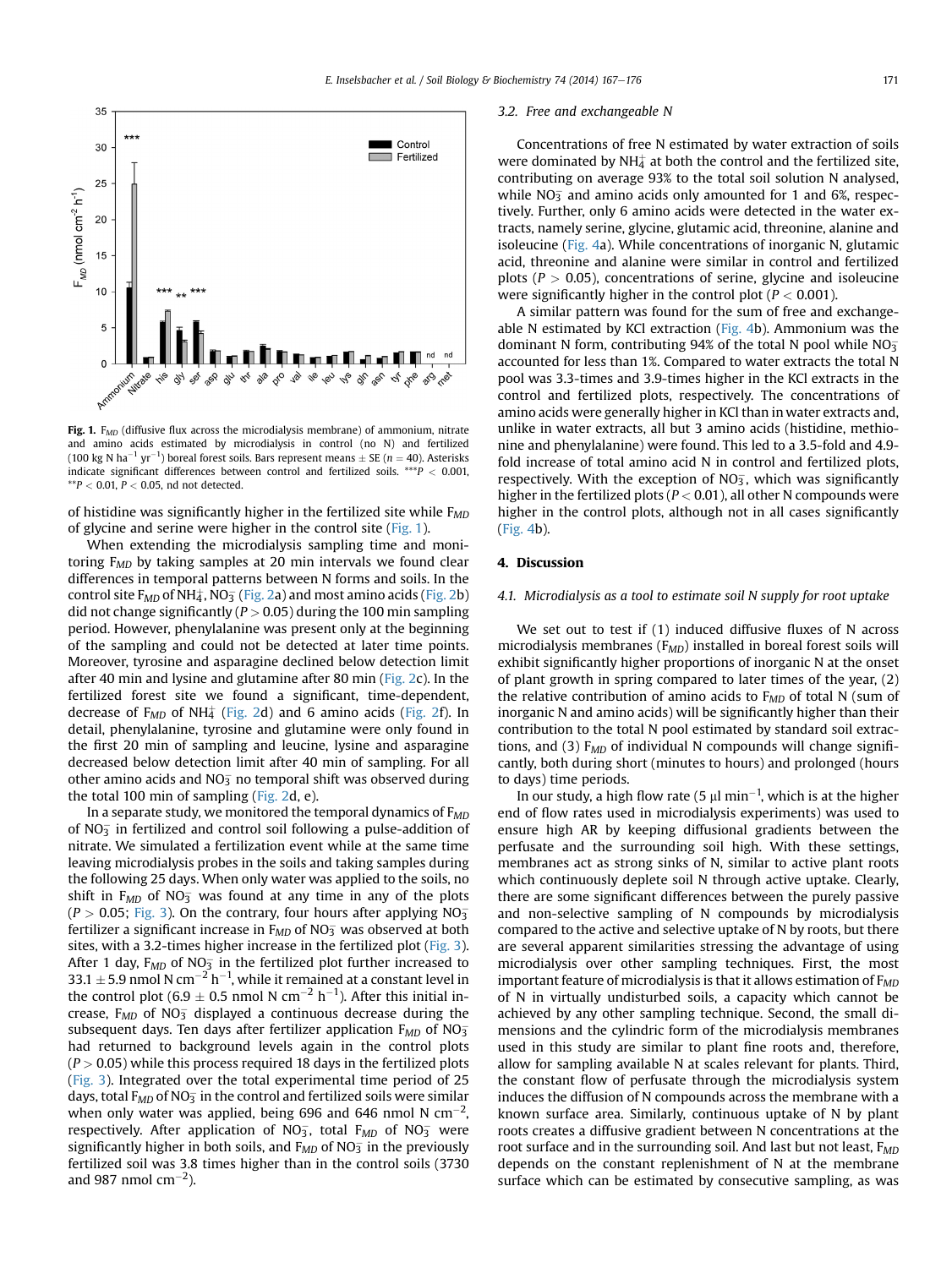<span id="page-5-0"></span>

Fig. 2. Time dependency of  $F_{MD}$  (diffusive flux across the microdialysis membrane) of a) and d) ammonium and nitrate, b) and e) histidine, glycine, serine, aspartic acid, glutamic acid, threonine, alanine, proline, valine and isoleucine, and c) and f) leucine, lysine, glutamine, asparagine, tyrosine, phenylalanine, arginine and methionine in control (a, b, c) and fertilized (100 kg N ha<sup>-1</sup> yr<sup>-1</sup>; d, e, f) boreal forest soils. Symbols represent means  $\pm$  SE (*n* = 16).

done in the present study. Similarly, roots rely to a great part on the replenishment of N at the root surface via diffusion, mass flow, ionexchange and new input through metabolism by exoenzymes and through exudation and leakage from soil organisms. Consequently, from a plant perspective microdialysis has great potential to simulate a root and, by estimating  $F_{MD}$ , giving unique insights into the dynamics of individual N forms at the membrane surface.

Again, it has to be noted that there are still several issues related to plant N nutrition that cannot be resolved with the application of microdialysis. This technique does not simulate active root uptake behaviour through ion-channels and transporters. Further, microdialysis probes are installed at fixed positions in soil while plant roots explore new patches of soil through constant growth. Plant roots are also able to gain access to N bound to soil particles by ionexchange with compounds commonly exuded by roots. Microdialysis may theoretically have the potential to simulate root exudation [\(Miro and Frenzel, 2011\)](#page-9-0) but until now there is no experimental proof for this approach.

## 4.2. Availability of individual N forms for plant uptake

Plant growth and biomass production greatly depend on the availability of N at the root surface and the replenishment of N following root uptake. The most important mechanisms responsible for this are the depolymerization of proteins to peptides and amino acids, one of the bottlenecks in the N cycle of N-limited ecosystems [\(Schimel and Bennett, 2004](#page-9-0)) and the continuous supply of plant available N from the bulk soil to the root surface. Thus,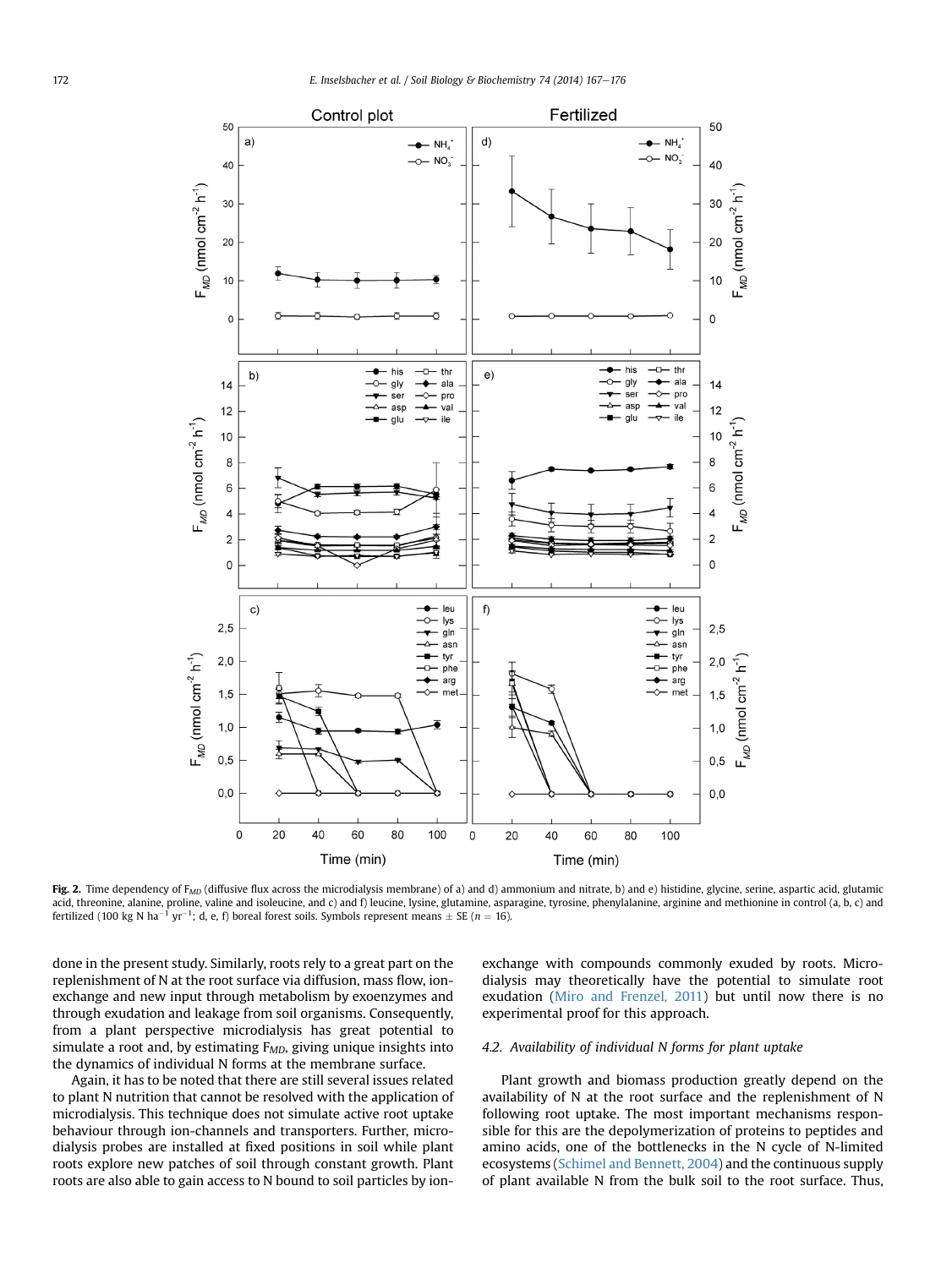<span id="page-6-0"></span>

Fig. 3. Response of  $F_{MD}$  (diffusive flux across the microdialysis membrane) of nitrate to a single pulse of nitrate addition. Samples were taken 1 day before and 4 h, 1, 4, 10, 18, and 25 days after application of water (10 l m $^{-2}$ , grey symbols) or KNO<sub>3</sub> (1 g N l $^{-1}$ ; black symbols) to control (circles) and fertilized (100 kg N ha $^{-1}$  yr $^{-1}$ ; triangles) boreal forest soils. Symbols represent means  $+$  SE ( $n = 8$ ).

estimates of diffusion and mass flow, the two main drivers of soil N supply are better indicators of N availability than potential N turnover rates or soil solution N concentrations ([Nye, 1979;](#page-9-0) [Clarkson and Hanson, 1980; Shaver and Chapin, 1991; Marschner,](#page-9-0) [1995; Leadley et al., 1997; Tinker and Nye, 2000; Comerford,](#page-9-0) [2005; Lambers et al., 2008](#page-9-0)).

In the present study, we estimated  $F_{MD}$  of individual N forms in boreal forest soils applying the microdialysis technique ([Inselsbacher et al., 2011; Inselsbacher and Näsholm, 2012a, b](#page-8-0)) and free and exchangeable soil N concentrations by extracting soils.

Our results show that amino acids accounted for the majority of  $F<sub>MD</sub>$  in undisturbed soils in spring [\(Fig. 1\)](#page-4-0). Further, among the 18 amino acids analysed all but two (arginine and methionine) were found in dialysates and were, therefore, potentially available for plant uptake. On the contrary, NH $_4^+$  dominated the pool of free N estimated in soil water extracts and only 5 amino acids were detected (Fig. 4a), a pattern which was found at these sites at the end of the growth period in autumn ([Inselsbacher and Näsholm,](#page-8-0) [2012a](#page-8-0)) and is in agreement with previous studies (e.g., [Likens](#page-8-0) [et al., 1969; Robertsson, 1982; Kronzucker et al., 1997; Rothstein,](#page-8-0) [2009\)](#page-8-0). Higher concentrations and a significantly higher diversity of amino acids (15 individual amino acids) were recovered when extracting soils with KCl (Fig. 4b), indicating that plant roots would mainly encounter NH $_4^+$  and only a negligible share of amino acids, which are bound to soil particles and accessible for plant uptake only after exchange with other ions, such as those commonly found in root exudates. Our in-situ measurements of  $F_{MD}$ , however, gave a strikingly opposite result. We found that amino acids contributed approximately 80% of N available at the membrane (and therefore also potentially root) surface and that plant roots in the field are exposed to the full range of protein amino acids instead of only a few dominant ones ([Fig. 1](#page-4-0)). As boreal forest plants were shown to have the capacity to absorb all amino acids present at the root surface ([Persson and Näsholm, 2001\)](#page-9-0) this implies that the share of amino acids for plant nutrition may be higher than previously believed and that this share is high also at the period of rapid plant growth in the boreal forest. This significant discrepancy of results depending on the technique used for estimating free available N is striking and corroborates previous findings ([Inselsbacher and](#page-8-0) [Näsholm, 2012a](#page-8-0)). As has been highlighted before [\(Thomsen and](#page-9-0) [Schjonning, 2003; Johnson et al., 2005; Miro and Frenzel, 2011\)](#page-9-0), our results once again highlight that results from soil extractions may not reflect N availabilities in undisturbed soils and that lowinvasive sampling methods such as the microdialysis technique should be preferred for future assessment of plant-available N.

## 4.3. Early season diffusive N fluxes

This study investigated  $F_{MD}$  of individual N forms at the onset of plant growth in early spring, a period of critical importance for plant growth in the boreal biome. We expected that  $F_{MD}$  would differ significantly in spring compared to at later times of the growing season, not least because spring is a period of intense growth in boreal ecosystems and of frequent freeze-thaw cycles affecting soil N turn-over ([Ivarson and Sowden, 1966; Edwards and](#page-8-0) [Cresser, 1992; Lipson and Monson, 1998](#page-8-0)). However, our results indicate that the relative shares of NH $_4^+$ , NO $_3^-$  and amino acids to  $F<sub>MD</sub>$  of total N are largely similar at both seasons in the control plot



Fig. 4. Nitrogen forms in boreal forest soil as determined by conventional extraction procedures. Concentrations of a) free and b) free and exchangeable ammonium, nitrate and amino acids estimated by extracting boreal forest soils from control (no N) and fertilized (100 kg N ha<sup>-1</sup> yr<sup>-1</sup>) sites with water or KCl (2 M), respectively. Bars represent means  $\pm$  SE (n = 5) Actoricles indicate cig  $(n = 5)$ . Asterisks indicate significant differences between control and fertilized soils. \*\*\* $P < 0.001$ , \*\* $P < 0.01$ ,  $P < 0.05$ , nd not detected.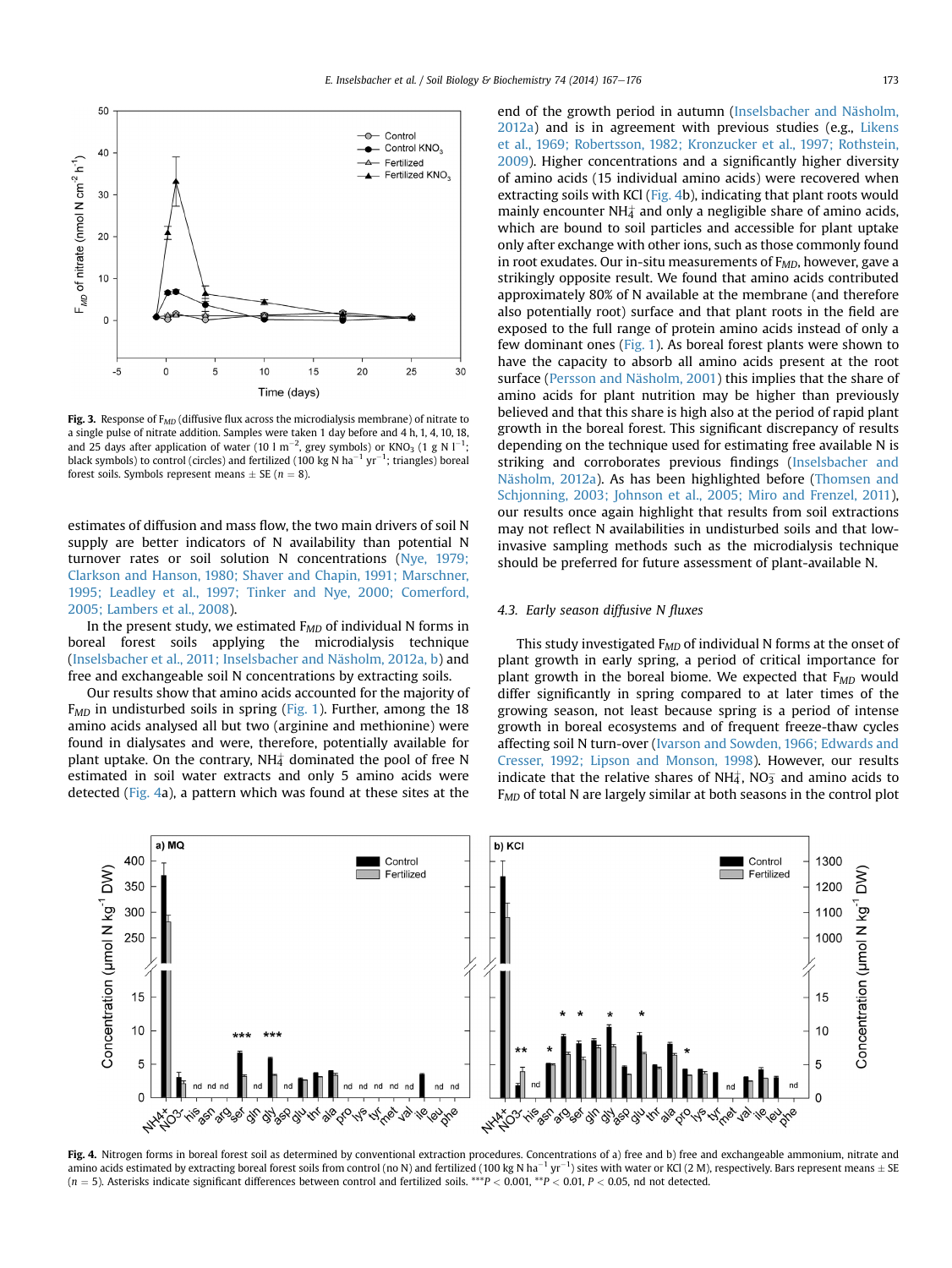but that NH $_4^+$  contributed considerably more to total N in the fertilized plot in early season (32% of total N compared to 15% in autumn). The latter probably reflects that this forest was fertilized with NH<sub>4</sub>NO<sub>3</sub> two weeks before sampling. Contrary to NH $_4^{\scriptscriptstyle +}$ , however, we found no increase in  $\text{F}_{MD}$  of NO $_3^-$  at the fertilized sites compared to the control plots [\(Fig. 1](#page-4-0)). This was surprising, as we would have expected an increase of both inorganic N forms after applying large amounts of  $NH<sub>4</sub>NO<sub>3</sub>$ . The reason for this is not known but is in line with the longer retention of NH $\ddagger$  in the soil due to its higher capacity to bind to soil particles while  $NO_3^-$  is comparably mobile in soil ([Chapin et al., 2002\)](#page-8-0). Similarly, rapid decline of  $\mathtt{F}_{\mathit{MD}}$  of NO $_3^-$  was also found in our experiments simulating fertilization and subsequent monitoring of  $F_{MD}$  of NO<sub>3</sub>. Thus, NO<sub>3</sub> was available for plant uptake during the first days after application but not longer than 2 weeks [\(Fig. 3\)](#page-6-0). While we did not follow the fate of applied NO $_{\overline{3}}$  into plants, soil microbes or leachate our results show that fertilizer applied as NO $_3^-$  is available in the upper soil layer for a very limited time period only. As active root N uptake of boreal forest plants in this area generally takes place in the organic soil layer (e.g. [Huang and Schoenau, 1997](#page-8-0)), NO<sub>3</sub> would potentially contribute to plant N nutrition only infrequently at times of high  $NO<sub>3</sub>$  inputs. The finding that previously fertilized soils display a higher, and more extended peak of  $F_{MD}$  of NO $_3^-$  [\(Fig. 3](#page-6-0)) suggests rates of immobilization of added NO $_3^-$  are lower for these soils, a result that is corroborated by studies using the stable isotope <sup>15</sup>N showing that in boreal forest soils N immobilization is much more rapid in N-poor than in N-rich sites ([Nordin et al., 2001; Högberg](#page-9-0) [et al., 2011](#page-9-0)).

Further, with the exception of arginine and methionine, all amino acids were found to diffuse across the microdialysis membranes in both studies. In the present study, however,  $F_{MD}$  of most N forms was significantly higher than observed in autumn.  $F_{MD}$  of NH $_4^{\scriptscriptstyle\pm}$  were higher by an order of magnitude and  $\texttt{F}_{\texttt{MD}}$  of amino acids ranged from 0.6 to 5.8 nmol  $\rm cm^{-2}$   $\rm h^{-1}$  compared to 0.1– 1.6 nmol  $\text{cm}^{-2} \text{ h}^{-1}$  in autumn in the previous study ([Inselsbacher](#page-8-0) [and Näsholm, 2012a](#page-8-0)). On a total N basis, and assuming that  $F_{MD}$  is a measure of N availability at the root surface (see discussion above), this implies that in early spring soils potentially provided 33 nmol N cm $^{-2}$  h $^{-1}$  for root uptake, which is 3 times more than in autumn ([Inselsbacher and Näsholm, 2012a](#page-8-0)). These differences in F<sub>MD</sub> between the two seasons suggest that boreal forest soils provide significantly more N for plant uptake at the onset of plant growth than later during the season. This difference may be due to the lysis of microbial and plant cells during freeze–thaw and/or drying-rewetting cycles in early spring generally leading to an increased release of N to the soil and consequently to increased soil N supply rates ([Ivarson and Sowden, 1966; Edwards and Cresser,](#page-8-0) [1992; Lipson and Monson, 1998\)](#page-8-0). Further, soil N pools are progressively depleted during the growth season, which could at least partly explain lower  $F_{MD}$  of N in autumn [\(Inselsbacher and](#page-8-0) [Näsholm, 2012a](#page-8-0)) compared to spring (present study). We also detected some differences in the composition of plant-available N between the two seasons.  $F_{MD}$  of histidine, glycine and serine were highest among all amino acids [\(Fig. 1](#page-4-0)), which was expected for glycine and serine but not for histidine. In autumn ([Inselsbacher](#page-8-0) [and Näsholm, 2012a](#page-8-0)), histidine was not detected in most unfertilized boreal forest soils and in the fertilized plots  $F_{MD}$  of histidine were still significantly lower than those of glycine and serine. A possible reason for higher  $F_{MD}$  of histidine in the present study is the slightly higher  $pH$  ( $>6.0$ ) in soil microsites of microdialysis sampling which could have led to the deprotonation of histidine and thereby increasing its mobility in soil. Another surprising observation was that glutamine and asparagine contributed relatively little to  $F_{MD}$  of total amino acid in these early-season mea-surements ([Fig. 1](#page-4-0)). While  $F_{MD}$  of both amino acids were in range of previously reported values, this indicates that the relative share of individual amino acids might differ significantly at different times of the season.

# 4.4. Short term dynamics in  $F<sub>MD</sub>$

 $F<sub>MD</sub>$  of amino acids not only varied considerably at different times of the year, but at short time scales as well. In a laboratorybased microdialysis study it was shown that  $F_{MD}$  of all N forms added to a sieved and homogenized soil decreased significantly within 2 h ([Inselsbacher et al., 2011](#page-8-0)). The depletion of N could have been caused by several factors, especially by the formation of a socalled diffusion shell around the root (or, in this case, the microdialysis membrane) surface, microbial degradation, adsorption to soil particles or, most likely, a combination of these processes (cf. [Nye, 1979; Tinker and Nye, 2000; Leitner et al., 2010; Inselsbacher](#page-9-0) [et al., 2011\)](#page-9-0). As microdialysis acts as a sink for all free-moving N forms, we expected a similar rapid depletion of various N forms when monitoring  $F_{MD}$  in-situ. On the other hand, in the field N is turned over rapidly [\(Jones, 1999; Lipson et al., 2001; Owen and](#page-8-0) [Jones, 2001; Jones and Kielland, 2002; Rousk and Jones, 2010\)](#page-8-0) and the constant depolymerization of proteins and peptides to amino acids, as well as the subsequent mineralization to NH $_4^+$  and nitrification to  $NO_3^-$  may replenish the amounts of N removed from the soil. In the present study this was indeed the case for all but 6 N forms (leucine, lysine, glutamine, asparagine, tyrosine, phenylalanine), as  $F_{MD}$  were not decreasing during the course of the 100 min sampling ([Fig. 2](#page-5-0)). This suggests that soil N pools in the field may, at least to some extent, be in a steady state, even when N is taken up by plants or immobilized by soil microbes. However, the decrease of  $F_{MD}$  was dependent on the individual N form as  $F_{MD}$  of some amino acids remained at a steady state throughout the sampling period while  $F<sub>MD</sub>$  of others could not be detected already 40 min after installing the membranes into the soil [\(Fig. 2](#page-5-0)). Interestingly, the decrease of  $F_{MD}$  was thereby correlated to the initial  $F_{MD}$  (estimated during the first 20 min after membrane installation), i.e.  $F_{MD}$  of amino acids with low initial  $F_{MD}$  were generally more affected and declined more rapidly than those with higher initial  $F_{MD}$ . One exception to this pattern was  $F_{MD}$  of NH $_4^+$  in the fertilized soils ([Fig. 2](#page-5-0)d); although initial  $F_{MD}$  was significantly higher than of any other N form,  $F_{MD}$  of NH $_4^+$  declined rapidly during the sampling period. As no simultaneous increase in  $F_{MD}$  of NO<sub>3</sub> was observed, nitrification was probably not responsible for the observed decrease of NH $\ddagger$ . Similarly, microbial immobilization or root uptake of NH $_4^{\scriptscriptstyle\pm}$  were not causing this effect, as both would have led to lower initial F $_{MD}$  of NH $_4^+$  already before the sampling start. Therefore, the most likely reason for the decrease of  $\mathtt{F}_{MD}$  of NH $_4^+$  was the formation of a diffusion shell, i.e. insufficient replenishment of  $NH<sub>4</sub><sup>+</sup>$  by diffusion from the bulk soil to the membrane surface. These results suggest that, in the field, depolymerization was most likely the limiting step for the replenishment of some, but not all amino acids, and that mineralization of amino acids to NH $_4^+$  could not replenish the pool of NH $_4^+$  in the fertilized soils.

Further, a recent review suggests that most soil sampling methods, including microdialysis, are grossly overestimating the concentration of amino acids, measuring mostly amino acids released from severed fine roots and mycorrhizal hyphae ([Hobbie](#page-8-0) [and Hobbie, 2013\)](#page-8-0). In support for this, Hobbie and Hobbie also argued that glutamine/glutamic acid and asparagine/aspartic acid are the most abundant amino acids in fine roots and mycorrhizal hyphae and these compounds commonly dominate in soil water analyses as well.

Soil represents extremely complex environments and acquiring accurate information on pool sizes, fluxes and transformations from soils presents a great challenge. We argue that microdialysis is a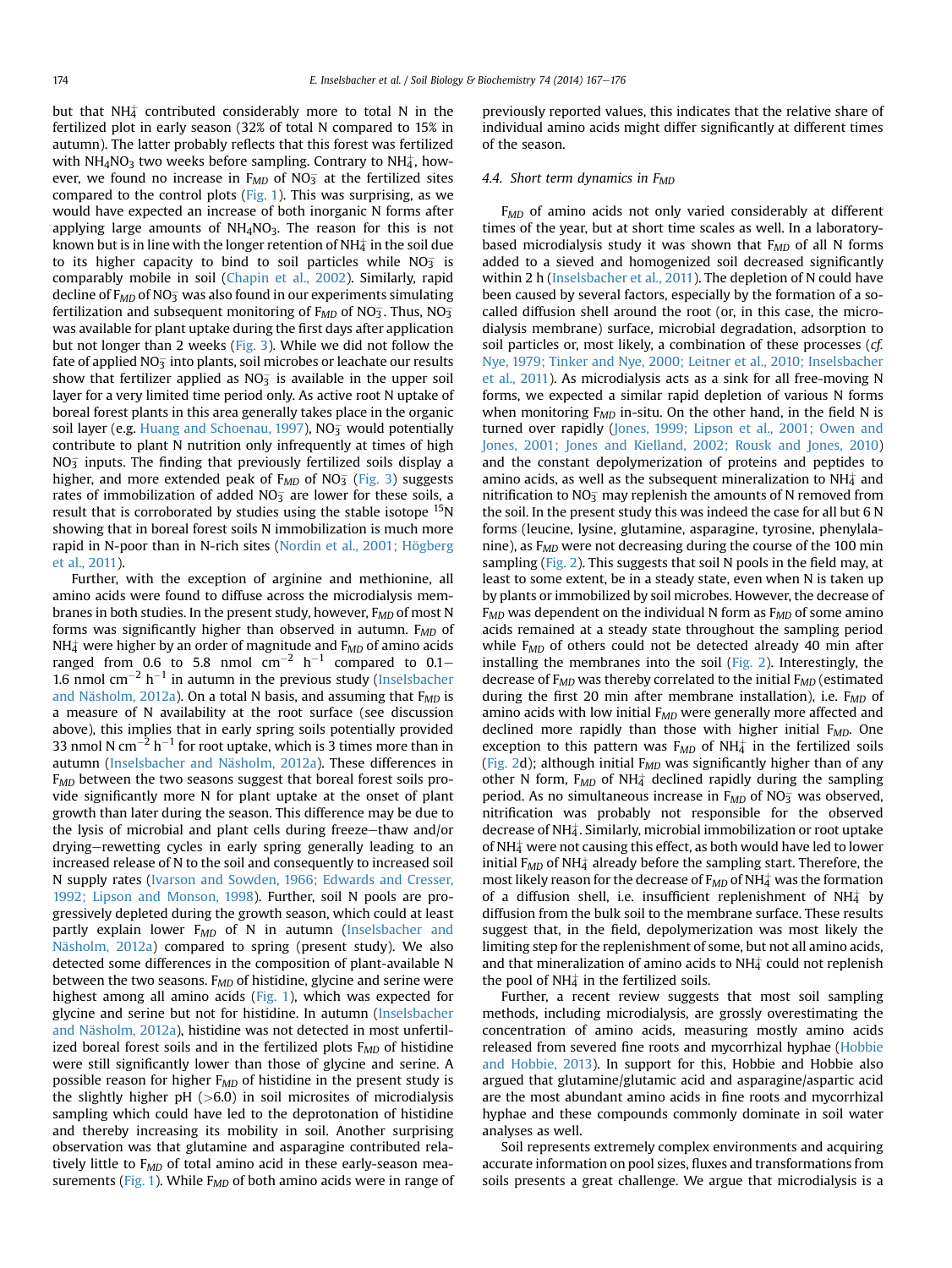<span id="page-8-0"></span>less invasive technique for studying soils than conventional excavation-extraction based techniques. This infers that if damaging of roots and hyphae is the main source of amino acids, microdialysis should detect significantly lower relative shares of amino acids than the conventional techniques, not a higher relative contribution of amino acids as is obvious from this study and from earlier studies using the same technique (Inselsbacher and Näsholm, 2012a). Further, if damaging of fine roots and hyphae was a major source of amino acids, significantly lower concentrations of these compounds should be recorded at extended times of dialysis. In contrast, in this study a majority of amino acids exhibited relatively stable  $F_{MD}$  over time [\(Fig. 2\)](#page-5-0). Furthermore, histidine, glycine, serine and alanine dominated among the detected amino acids while the amides (glutamine and asparagine) and their respective acids (glutamic and aspartic acid) contributed less [\(Fig. 1\)](#page-4-0), results that do not corroborate the claim that severed tissues would be the major source of soil amino acids.

## 5. Conclusions

Here we show that  $F_{MD}$  of N in boreal forest soils is dominated by amino acids in early spring. Further, fertilization with  $NH<sub>4</sub>NO<sub>3</sub>$  of a boreal coniferous forest significantly increased  $\rm \mathit{F}_{MD}$  of NH $^{+}_{4}$  but not of NO $_{\overline{3}}$  which is rapidly lost from the soil organic layer either due to leakage, microbial and plant uptake or both. A rapid decrease in  $F_{MD}$ of NO $_3^-$  following NO $_3^-$  addition corroborates this suggestion. Moreover, a significantly greater and more prolonged response in  $\rm \epsilon_{MD}$  of NO $_{3}^{-}$  in previously fertilized soils suggests immobilization by microbes and plants to be the main driver of decreased  $F_{MD}$ . The continuous supply of N from the bulk soil to the membrane surface strongly depended on N form, as  $F_{MD}$  of half of all amino acids remained stable over time, while several others could not be detected in dialysates after a short  $(<1 h)$  time period. This implies that growing plant roots may encounter the full range of N forms after intercepting new soil microsites but significantly less N forms and/or at lower concentrations after a short time due to the rapid formation of a depletion zone around the root surface. Our results indicate that studies aiming at understanding the role of different N forms for plant nutrition should consider their availabilities at the root surface in soils over short (hours) and longer (days) timeperiods (Clarke and Barley, 1968). The current study also suggests high  $F_{MD}$  of amino acids are not resulting from damaging of roots and hyphae during installation of dialysis probe membranes but to be an inherent characteristic of boreal forest soils.

### Acknowledgements

Financial support from Formas, VR, SLU and the Kempe foundation is acknowledged.

#### References

- [Bungay, P.M., Morrison, P.F., Dedrick, R.L., 1990. Steady-state theory for quantitative](http://refhub.elsevier.com/S0038-0717(14)00101-1/sref1) [microdialysis of solutes and water in vivo and in vitro. Life Sciences 46, 105](http://refhub.elsevier.com/S0038-0717(14)00101-1/sref1)– [119.](http://refhub.elsevier.com/S0038-0717(14)00101-1/sref1)
- [Chapin, F.S., Matson, P.A., Mooney, H.A., 2002. Principles of Terrestrial Ecosystem](http://refhub.elsevier.com/S0038-0717(14)00101-1/sref3) [Ecology. Springer, New York, NY, USA](http://refhub.elsevier.com/S0038-0717(14)00101-1/sref3).
- [Chen, J., Williams, D.G., 2013. A novel in situ water perfusion and extraction method](http://refhub.elsevier.com/S0038-0717(14)00101-1/sref4) for soil amino acid quantifi[cation. Soil Biology & Biochemistry 59, 86](http://refhub.elsevier.com/S0038-0717(14)00101-1/sref4)-[88.](http://refhub.elsevier.com/S0038-0717(14)00101-1/sref4)
- [Clarke, A.L., Barley, K.P., 1968. The uptake of nitrogen from soils in relation to solute](http://refhub.elsevier.com/S0038-0717(14)00101-1/sref5) [diffusion. Australian Journal of Soil Research 6, 75](http://refhub.elsevier.com/S0038-0717(14)00101-1/sref5)-[95.](http://refhub.elsevier.com/S0038-0717(14)00101-1/sref5)
- [Clarkson, D.T., Hanson, J.B., 1980. The mineral nutrition of higher plants. Annual](http://refhub.elsevier.com/S0038-0717(14)00101-1/sref6) [Review of Plant Physiology and Plant Molecular Biology 31, 239](http://refhub.elsevier.com/S0038-0717(14)00101-1/sref6)-[298](http://refhub.elsevier.com/S0038-0717(14)00101-1/sref6).
- [Comerford, N.B., 2005. Soil factors affecting nutrient availability and uptake by](http://refhub.elsevier.com/S0038-0717(14)00101-1/sref7) [plant roots: soil nutrient bioavailability. In: Bassirirad, H. \(Ed.\), Nutrient](http://refhub.elsevier.com/S0038-0717(14)00101-1/sref7) [Acquisition by Plants. An Ecological Perspective, Series: Ecological Studies, vol.](http://refhub.elsevier.com/S0038-0717(14)00101-1/sref7) [181. Springer, Heidelberg, Germany, pp. 1](http://refhub.elsevier.com/S0038-0717(14)00101-1/sref7)-[14.](http://refhub.elsevier.com/S0038-0717(14)00101-1/sref7)
- [De Lange, E.C.M., De Boer, A.G., Breimer, D.D., 2000. Methodological issues in](http://refhub.elsevier.com/S0038-0717(14)00101-1/sref8) [microdialysis sampling for pharmacokinetic studies. Advanced Drug Delivery](http://refhub.elsevier.com/S0038-0717(14)00101-1/sref8) [Reviews 45, 125](http://refhub.elsevier.com/S0038-0717(14)00101-1/sref8)-[148](http://refhub.elsevier.com/S0038-0717(14)00101-1/sref8).
- [Edwards, A.C., Cresser, M.S., 1992. Freezing and its effect on chemical and biological](http://refhub.elsevier.com/S0038-0717(14)00101-1/sref9) [properties of soil. In: Stewart, B.A. \(Ed.\), Advances in Soil Science, vol. 18.](http://refhub.elsevier.com/S0038-0717(14)00101-1/sref9) [Springer, Berlin Heidelberg New York, pp. 59](http://refhub.elsevier.com/S0038-0717(14)00101-1/sref9)–[76.](http://refhub.elsevier.com/S0038-0717(14)00101-1/sref9)
- [FAO, 1998. World Reference Base for Soil Resources. World Soil Resources Reports,](http://refhub.elsevier.com/S0038-0717(14)00101-1/sref11) [Rome, Italy.](http://refhub.elsevier.com/S0038-0717(14)00101-1/sref11)
- [Giesler, R., Lundström, U., 1993. Soil solution chemistry](http://refhub.elsevier.com/S0038-0717(14)00101-1/sref12)  $-$  [effects of bulking soil](http://refhub.elsevier.com/S0038-0717(14)00101-1/sref12) [samples. Soil Science Society of America Journal 57, 1283](http://refhub.elsevier.com/S0038-0717(14)00101-1/sref12)-[1288](http://refhub.elsevier.com/S0038-0717(14)00101-1/sref12).
- [Gundale, M.J., DeLuca, T.H., Nordin, A., 2011. Bryophytes attenuate anthropogenic](http://refhub.elsevier.com/S0038-0717(14)00101-1/sref13) [nitrogen inputs in boreal forests. Global Change Biology 17, 2743](http://refhub.elsevier.com/S0038-0717(14)00101-1/sref13)–[2753](http://refhub.elsevier.com/S0038-0717(14)00101-1/sref13).
- [Hobbie, J.E., Hobbie, E.A., 2013. Microbes in nature are limited by carbon and en](http://refhub.elsevier.com/S0038-0717(14)00101-1/sref15)[ergy: the starving-survival lifestyle in soil and consequences for estimating](http://refhub.elsevier.com/S0038-0717(14)00101-1/sref15) microbial rates. Frontiers of Microbiology 4,  $1-11$ .
- [Högberg, P., Johannisson, C., Yarwood, S., Callesen, I., Näsholm, T., Myrold, D.D.,](http://refhub.elsevier.com/S0038-0717(14)00101-1/sref16) [Högberg, M.N., 2011. Recovery of ectomycorrhiza after](http://refhub.elsevier.com/S0038-0717(14)00101-1/sref16) 'nitrogen saturation' of a [conifer forest. New Phytologist 189, 515](http://refhub.elsevier.com/S0038-0717(14)00101-1/sref16)-[525](http://refhub.elsevier.com/S0038-0717(14)00101-1/sref16).
- [Hood-Novotny, R., Hinko-Najera Umana, N., Inselsbacher, E., Oswald-Lachouani, P.,](http://refhub.elsevier.com/S0038-0717(14)00101-1/sref17) [Wanek, W., 2010. Alternative methods for measuring inorganic, organic, and](http://refhub.elsevier.com/S0038-0717(14)00101-1/sref17) [total dissolved nitrogen in soil. Soil Science Society of America Journal 74, 1018](http://refhub.elsevier.com/S0038-0717(14)00101-1/sref17)-[1027.](http://refhub.elsevier.com/S0038-0717(14)00101-1/sref17)
- [Hsiao, J.K., Ball, B.A., Morrison, P.F., Mefford, I.N., Bungay, P.M., 1990. Effects of](http://refhub.elsevier.com/S0038-0717(14)00101-1/sref18) [different semipermeable membranes on invitro and invivo performance of](http://refhub.elsevier.com/S0038-0717(14)00101-1/sref18) [microdialysis probes. Journal of Neurochemistry 54, 1449](http://refhub.elsevier.com/S0038-0717(14)00101-1/sref18)-[1452.](http://refhub.elsevier.com/S0038-0717(14)00101-1/sref18)
- [Huang, W.Z., Schoenau, J.J., 1997. Seasonal and spatial variations in soil nitrogen and](http://refhub.elsevier.com/S0038-0717(14)00101-1/sref19) [phosphorus supply rates in a boreal aspen forest. Canadian Journal of Soil](http://refhub.elsevier.com/S0038-0717(14)00101-1/sref19) [Science 77, 597](http://refhub.elsevier.com/S0038-0717(14)00101-1/sref19)–[612.](http://refhub.elsevier.com/S0038-0717(14)00101-1/sref19)
- [Inselsbacher, E., 2014. Recovery of individual soil nitrogen forms after sieving and](http://refhub.elsevier.com/S0038-0717(14)00101-1/sref20) [extraction. Soil Biology & Biochemistry 71, 76](http://refhub.elsevier.com/S0038-0717(14)00101-1/sref20)-[86.](http://refhub.elsevier.com/S0038-0717(14)00101-1/sref20)
- [Inselsbacher, E., Näsholm, T., 2012a. The below-ground perspective of forest plants:](http://refhub.elsevier.com/S0038-0717(14)00101-1/sref21) [soil provides mainly organic nitrogen for plants and mycorrhizal fungi. New](http://refhub.elsevier.com/S0038-0717(14)00101-1/sref21) [Phytologist 195, 329](http://refhub.elsevier.com/S0038-0717(14)00101-1/sref21)-[334.](http://refhub.elsevier.com/S0038-0717(14)00101-1/sref21)
- [Inselsbacher, E., Näsholm, T., 2012b. A novel method to measure the effect of](http://refhub.elsevier.com/S0038-0717(14)00101-1/sref22) [temperature on diffusion of plant-available nitrogen in soil. Plant and Soil 354,](http://refhub.elsevier.com/S0038-0717(14)00101-1/sref22)  $251 - 257$  $251 - 257$ .
- [Inselsbacher, E., Öhlund, J., Jämtgård, S., Huss-Danell, K., Näsholm, T., 2011. The](http://refhub.elsevier.com/S0038-0717(14)00101-1/sref23) [potential of microdialysis to monitor organic and inorganic nitrogen com](http://refhub.elsevier.com/S0038-0717(14)00101-1/sref23)[pounds in soil. Soil Biology & Biochemistry 43, 1321](http://refhub.elsevier.com/S0038-0717(14)00101-1/sref23)-[1332](http://refhub.elsevier.com/S0038-0717(14)00101-1/sref23).
- [Ivarson, K.C., Sowden, F.J., 1966. Effect of freezing on the free amino acids in soil.](http://refhub.elsevier.com/S0038-0717(14)00101-1/sref24) [Canadian Journal of Soil Science 46, 115](http://refhub.elsevier.com/S0038-0717(14)00101-1/sref24)-[120](http://refhub.elsevier.com/S0038-0717(14)00101-1/sref24).
- [Jämtgård, S., Näsholm, T., Huss-Danell, K., 2008. Characteristics of amino acid up](http://refhub.elsevier.com/S0038-0717(14)00101-1/sref25)take in barley. Plant and Soil 302,  $221-231$ .
- [Johnson, D.W., Verburg, P.S.J., Arnone, J.A., 2005. Soil extraction, ion exchange](http://refhub.elsevier.com/S0038-0717(14)00101-1/sref27) [resin, and ion exchange membrane measures of soil mineral nitrogen during](http://refhub.elsevier.com/S0038-0717(14)00101-1/sref27) [incubation of a tallgrass prairie soil. Soil Science of America Journal 69, 260](http://refhub.elsevier.com/S0038-0717(14)00101-1/sref27)-[265.](http://refhub.elsevier.com/S0038-0717(14)00101-1/sref27)
- [Jones, D.L., 1999. Amino acid biodegradation and its potential effects on organic](http://refhub.elsevier.com/S0038-0717(14)00101-1/sref28) [nitrogen capture by plants. Soil Biology & Biochemistry 31, 613](http://refhub.elsevier.com/S0038-0717(14)00101-1/sref28)-[622](http://refhub.elsevier.com/S0038-0717(14)00101-1/sref28).
- [Jones, D.L., Kielland, K., 2002. Soil amino acid turnover dominates the nitrogen](http://refhub.elsevier.com/S0038-0717(14)00101-1/sref29) flux [in permafrost-dominated taiga forest soils. Soil Biology & Biochemistry 34,](http://refhub.elsevier.com/S0038-0717(14)00101-1/sref29)  $209 - 219.$  $209 - 219.$  $209 - 219.$
- [Jones, D.L., Willett, V.B., 2006. Experimental evaluation of methods to quantify](http://refhub.elsevier.com/S0038-0717(14)00101-1/sref30) [dissolved organic nitrogen \(DON\) and dissolved organic carbon \(DOC\) in soil.](http://refhub.elsevier.com/S0038-0717(14)00101-1/sref30) [Soil Biology & Biochemistry 38, 991](http://refhub.elsevier.com/S0038-0717(14)00101-1/sref30)-[999.](http://refhub.elsevier.com/S0038-0717(14)00101-1/sref30)
- [Kehr, J., 1993. A survey on quantitative microdialysis](http://refhub.elsevier.com/S0038-0717(14)00101-1/sref31)  $-$  [theoretical models and](http://refhub.elsevier.com/S0038-0717(14)00101-1/sref31) [practical implications. Journal of Neuroscience Methods 48, 251](http://refhub.elsevier.com/S0038-0717(14)00101-1/sref31)-[261.](http://refhub.elsevier.com/S0038-0717(14)00101-1/sref31)
- [Kielland, K., 1994. Amino acid absorption by arctic plants: implications for plant](http://refhub.elsevier.com/S0038-0717(14)00101-1/sref32) [nutrition and nitrogen cycling. Ecology 75, 2373](http://refhub.elsevier.com/S0038-0717(14)00101-1/sref32)-[2383.](http://refhub.elsevier.com/S0038-0717(14)00101-1/sref32)
- [Kronzucker, H.J., Siddiqi, M.Y., Glass, A.D.M., 1997. Conifer root discrimination](http://refhub.elsevier.com/S0038-0717(14)00101-1/sref33) [against soil nitrate and the ecology of forest succession. Nature 385, 59](http://refhub.elsevier.com/S0038-0717(14)00101-1/sref33)-[61.](http://refhub.elsevier.com/S0038-0717(14)00101-1/sref33)
- [Lafontan, M., Arner, P., 1996. Application of in situ microdialysis to measure](http://refhub.elsevier.com/S0038-0717(14)00101-1/sref34) [metabolic and vascular responses in adipose tissue. Trends in Pharmacological](http://refhub.elsevier.com/S0038-0717(14)00101-1/sref34) [Sciences 17, 309](http://refhub.elsevier.com/S0038-0717(14)00101-1/sref34)-[313](http://refhub.elsevier.com/S0038-0717(14)00101-1/sref34).
- [Lambers, H., Chapin, F.S., Pons, T.L., 2008. Plant Physiological Ecology. Springer, New](http://refhub.elsevier.com/S0038-0717(14)00101-1/sref35) [York, USA](http://refhub.elsevier.com/S0038-0717(14)00101-1/sref35).
- [Leadley, P.W., Reynolds, J.F., Chapin, F.S.A., 1997. A model of nitrogen uptake by](http://refhub.elsevier.com/S0038-0717(14)00101-1/sref36) Eriophorum vaginatum roots in the fi[eld: ecological implications. Ecological](http://refhub.elsevier.com/S0038-0717(14)00101-1/sref36) Monographs 67,  $1-22$ .
- [Leitner, D., Klepsch, S., Ptashnyk, M., Marchant, A., Kirk, G.J.D., Schnepf, A., Roose, T.,](http://refhub.elsevier.com/S0038-0717(14)00101-1/sref37) [2010. A dynamic model of nutrient uptake by root hairs. New Phytologist 185,](http://refhub.elsevier.com/S0038-0717(14)00101-1/sref37)  $792 - 802$  $792 - 802$  $792 - 802$
- [Likens, G.E., Borman, F.H., Johnson, N.M., 1969. Nitri](http://refhub.elsevier.com/S0038-0717(14)00101-1/sref38)fication  $-$  [importance to](http://refhub.elsevier.com/S0038-0717(14)00101-1/sref38) [nutrient losses from a cutover forested ecosystem. Science 163, 1205](http://refhub.elsevier.com/S0038-0717(14)00101-1/sref38)-[1206](http://refhub.elsevier.com/S0038-0717(14)00101-1/sref38).
- [Lipson, D.A., Monson, R.K., 1998. Plant-microbe competition for soil amino acids in](http://refhub.elsevier.com/S0038-0717(14)00101-1/sref39) [the alpine tundra: effects of freeze-thaw and dry-rewet events. Oecologia 113,](http://refhub.elsevier.com/S0038-0717(14)00101-1/sref39)  $406 - 414$  $406 - 414$ .
- [Lipson, D., Raab, T.K., Schmidt, S.K., Monson, R.K., 2001. An empirical model of](http://refhub.elsevier.com/S0038-0717(14)00101-1/sref40) [amino acid transformations in an alpine soil. Soil Biology & Biochemistry 33,](http://refhub.elsevier.com/S0038-0717(14)00101-1/sref40) [189](http://refhub.elsevier.com/S0038-0717(14)00101-1/sref40)-[198](http://refhub.elsevier.com/S0038-0717(14)00101-1/sref40).
- [Marschner, H., 1995. Mineral Nutrition of Higher Plants. Academic Press Limited,](http://refhub.elsevier.com/S0038-0717(14)00101-1/sref42) [London, UK.](http://refhub.elsevier.com/S0038-0717(14)00101-1/sref42)
- [Miranda, K.M., Espey, M.G., Wink, D.A., 2001. A rapid, simple spectrophotometric](http://refhub.elsevier.com/S0038-0717(14)00101-1/sref43) [method for simultaneous detection of nitrate and nitrite. Nitric Oxide 5, 62](http://refhub.elsevier.com/S0038-0717(14)00101-1/sref43)– [71.](http://refhub.elsevier.com/S0038-0717(14)00101-1/sref43)